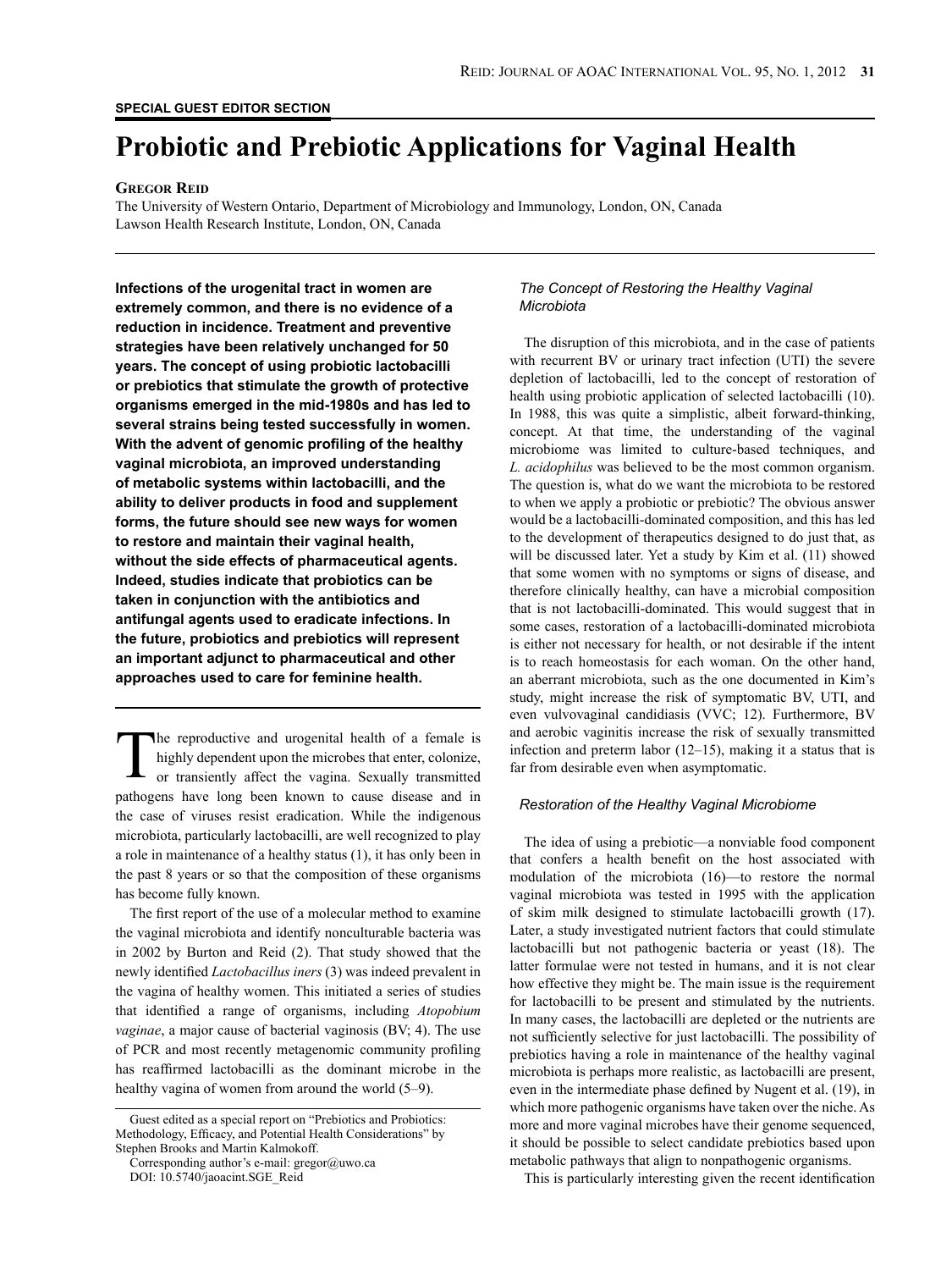of the metabolic pathways of *L. iners* (20). This is an organism with barely enough genes to survive, and yet it is the most common *Lactobacillus* in the vagina in most instances (21, 22). It appears to adhere to cells and possibly use a cytolysin, presumably to access nutrients from the host. This species does not appear to be particularly effective at protecting the host against infection, but it survives invasion by pathogens and use of antibiotics, thus potentially playing a role in creating a niche suitable for other lactobacilli to return. This remains conjecture, but the point is the genome analysis provided valuable insight into the strain's potential and revealed unusual candidate prebiotics.

The development of the first probiotics for vaginal health, *L. rhamnosus* GR-1 and *L. reuteri* RC-14, began between 1983 and 1987 with the selection of characteristics that were presumed to provide benefits to the host (23, 24). These included inhibition of growth and adhesion of pathogens to epithelial cells. The GR-1 strain was effective at inhibiting Gramnegative pathogens, and pilot studies in humans suggested it could be retained in the vagina and help delay onset of infection (25, 26). However, it did not appear to displace Gram-positive cocci, which are problematic for infections of the vagina and bladder. Thus, a series of studies were undertaken to select a second strain. Initially, this was *L. fermentum* B-54 as it inhibited growth and adherence of enterococci, but studies then showed that a *Lactobacillus* RC-14 strain had excellent ability to produce biosurfactant substances that significantly interfered with Gram-positive coccal adhesion (27, 28) and virulence expression (29). Thus, it was eventually added to the GR-1 strain for clinical studies and later identified as *L. reuteri.*

The approach of two other groups has been somewhat different. Both selected strains produced high levels of hydrogen peroxide  $(H<sub>2</sub>O<sub>2</sub>)$ , a compound that inhibits growth of pathogens. One strain, *L. crispatus* CTV05, has been shown to be retained in the vagina and has the potential to be effective (30). The organism appears to protect itself from self-destruction by  $H_2O_2$ as Fe(3+) activates an extracellular peroxidase (31). Strains of *L. jensenii* are also being studied because they are relatively common in the vagina and produce  $H_2O_2$ , but to date this has mainly focused on the strains being engineered to express microbicides (32). The idea of recombinant strains delivering anti-infectives or compounds that prevent or treat infection, or improve recovery after antimicrobial use, has great appeal. The challenge may be to develop containment mechanisms, make sure the payload is released and effective in situ, and that there is no collateral damage to the host of the beneficial microbes. Time will tell if these strains succeed in benefitting the host.

The relatively recent work on transcriptomics may also lead to new approaches to restore vaginal health. By identifying the bacterial and human genes being expressed under normal circumstances, it may be possible to match bacterial properties that confer specific functionality on the host, thereby maintaining homeostasis.

## *Delivery of Probiotic and Prebiotic Products to the Host*

There are many challenges to delivering a probiotic or prebiotic to the vagina. The first is to decide the route of delivery. Intravaginal administration is the obvious first choice, except this, in most cases, requires regulatory approval as a drug. Until recently, only food companies were interested in probiotics, and none of them has appeared interested in developing new drug therapies. The emergence of biotech companies, such as Actigenix and Osel, developing recombinant strains for various purposes along with consumer or healthcare companies, has expanded the potential for probiotic and prebiotic drugs. In addition, application of strains as medical devices or some loosening of regulatory criteria if sufficient clinical documentation is in place could make it more feasible to deliver products directly to the vagina. In these instances, the first choice formulation might be a dried product in capsule form. Such applications require the strains to be dried and delivered with excipients that do not induce inflammatory, toxic, or allergic reactions. This should be possible, and in one study, capsule delivery of *L. rhamnosus* GR-1 and *L. reuteri* RC-14 has been shown to cure BV (33). The fastidious nature of lactobacilli and the requirement to protect them from heat and moisture and retain a shelf life of more than 1 year makes it difficult to scale up strains and develop products that meet reproducibility specifications. Technologies are being developed to improve shelf-stability, but many of these either retain the strains too well or only work for sporulating strains, none of which has been shown to be probiotic in the vagina. If it was possible to administer lactobacilli in an active growth phase in a medium simulating the vagina, the likelihood of success would be high. But such an intervention would be difficult today, to create in terms of retention of viability.

The idea to deliver probiotic lactobacilli to the vagina via oral ingestion and passive ascension from the rectum to vagina emerged in 1992 and resulted in proof-of-concept studies in 2001 (34, 35) and independent verification in 2004 (36). This makes sense as this is the route by which pathogens enter and infect the vagina and bladder, and likely the route by which most strains reach the perineum and vagina. The finding that daily oral intake of lactobacilli GR-1 and RC-14 reduced ascension of bacterial and fungal pathogens suggested the benefits went beyond lactobacilli replenishing the vagina (37). To date, milk and yogurt have been used to deliver the lactobacilli via oral intake; both may have the advantage of protecting the organisms through the stomach and small intestine. This appears to provide a maintenance dose that reduces the risk of urogenital infection as well as if antibiotics are taken daily for 1 year (38). The oral use also has an effect in restoring the vaginal microbiota in postmenopausal women (39), a group not previously thought to benefit from lactobacilli as estrogen levels in the vagina are low. Ingestion of *L. rhamnosus* GR-1 in yogurt has also been shown to provide intestinal and immunological benefits in patients with inflammatory bowel disease (40) and those who are infected with HIV and who are malnourished (41). In addition, probiotic use in conjunction with antibiotics or antifungals has been shown to not only reduce side effects of the drugs, but also improve the BV and VVC cure rate (42, 43). Because few if any new anti-infectives are in the pipeline, the ability to improve those currently available will represent an important step in maintaining the care of many female patients.

# *The Future*

The incidence of infections in the urogenital tract of women shows no signs of reducing, and with therapeutic options relatively unchanged for over 50 years, new methods are needed to restore and maintain homeostasis. Strains of lactobacilli have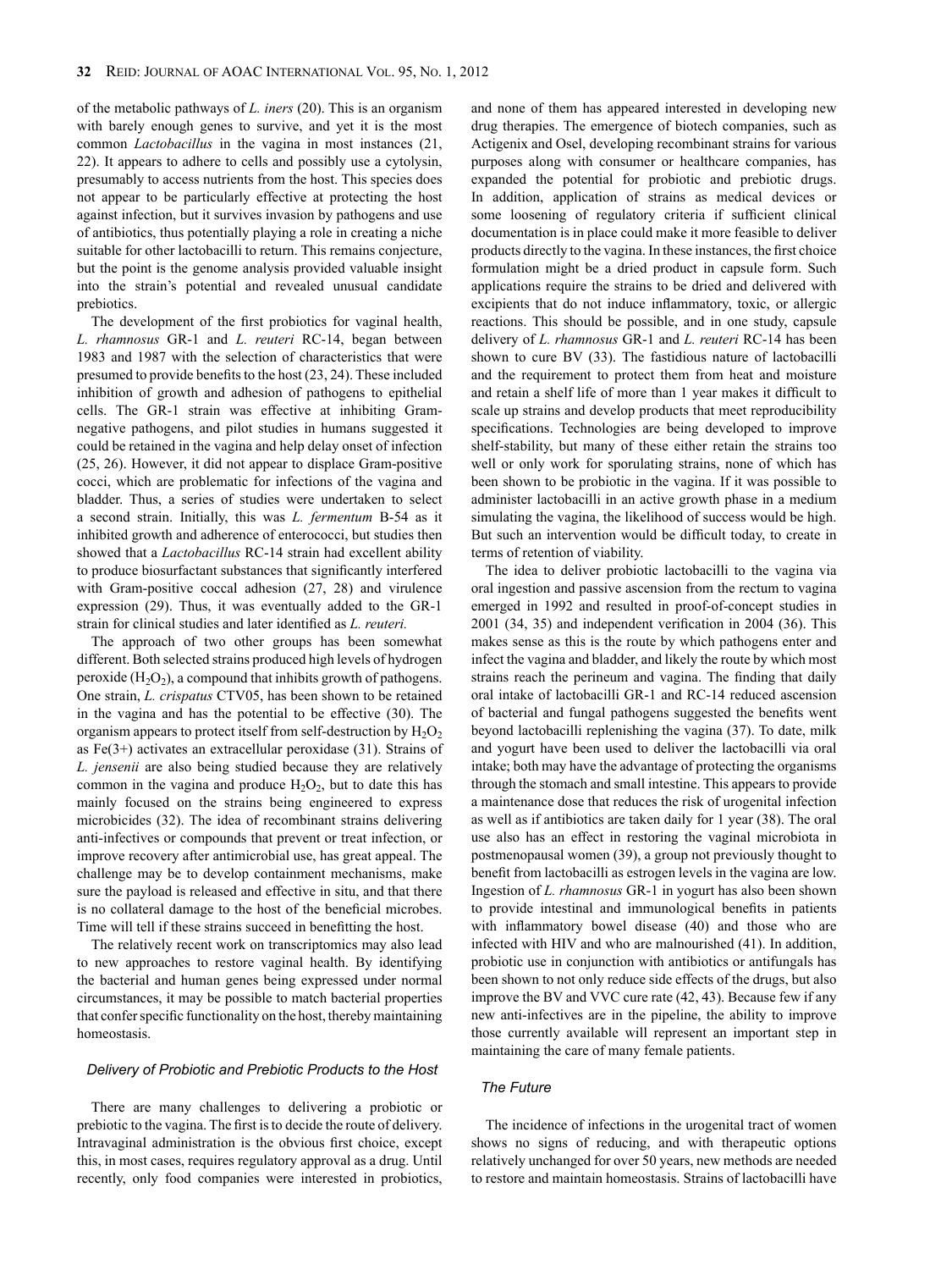been tested and shown to provide benefits with oral and vaginal use. In the future, such approaches may become part of the standard options used by physicians to care for female patients. This arsenal will be increased by an improved understanding of the metabolic functionality of the microbiota in the healthy vagina. For example, a proportion of females may have an atypical microbiota that when displaced requires a different prebiotic and/or probiotic to restore normal function, compared to a group of females whose *L. crispatus* has been depleted. Another group of women may suffer from chronic infection caused by aerobic pathogens or viruses and require another therapeutic formulation, which could include a recombinant strain delivering immunomodulating compounds.

It may be 10 years or more before this diversified approach to vaginal health is available to women. It will require companies willing to produce niche products, likely using more than a single strain/unit, at a price that is preferably covered by medical insurance or is at the least affordable by women around the globe. It will require changes to how products are regulated, as these will be supplements and foods designed to reduce the risk of disease and, in some cases, eradicate infection.

It has taken over 35 years for mainstay clinicians and scientists to recognize the importance of the "healthy" vaginal microbiota. Through scientific advances, core education programs, and good clinical trials, the future will see an expanded use of probiotics and prebiotics for vaginal health. For many women suffering recurrent and chronic problems, the future cannot come quickly enough.

# **Acknowledgments**

The support of Natural Sciences and Engineering Research Council, Dairy Farmers of Canada, and Canadian Institutes for Health Research is gratefully appreciated.

#### **References**

- (1) Bruce, A.W., Chadwick, P., Hassan, A., & VanCott, G.F. (1973) *Can. Med. Assoc. J.* **108,** 973–976
- (2) Burton, J.P., & Reid, G. (2002) *[J. Infect. Dis.](http://www.ingentaconnect.com/content/external-references?article=0022-1899(2002)186L.1770[aid=6425583])* **186,** 1770–1780. [doi:10.1086/345761](http://dx.doi.org/10.1086/345761)
- (3) Falsen, E., Pascual, C., Sjödén, B., Ohlén, M., & Collins, M.D. (1999) *[Int. J. Syst. Bacteriol](http://www.ingentaconnect.com/content/external-references?article=0020-7713(1999)49L.217[aid=9834488])*. **49**, 217–221. [doi:10.1099/00207713-49-1-217](http://dx.doi.org/10.1099/00207713)
- (4) Burton, J.P., & Devillard, E., Cadieux, P.A., Hammond, J.A., & Reid, G. (2004) *J. Clin. Microbiol.* **49**, 1829–1831. [doi:10.1099/00207713-49-1-217](http://dx.doi.org/10.1099/00207713)
- (5) Yamamoto, T., Zhou, X., Williams, C.J., Hochwalt, A., & Forney, L.J. (2009) *J. Pediatr. Adolesc. Gynecol***. 22,** 11–18. [doi:10.1016/j.jpag.2008.01.073](http://dx.doi.org/10.1016/j)
- (6) Dumonceaux, T.J., Schellenberg, J., Goleski, V., Hill, J.E., Jaoko, W., Kimani, J., Money, D., Ball, T.B., Plummer, F.A., & Severini, A. (2009) *J. Clin. Microbiol*. **47**, 4067–4077. [doi:10.1128/JCM.00112-09](http://dx.doi.org/10.1128/JCM)
- (7) Hummelen, R., Macklaim, J., Fernandes, A., Dickson, R., Changalucha, J., Gloor, G.B., & Reid, G. (2010) *PLoS One* **5**, e12078.<http://dx.doi.org/10.1371/journal.pone.0012078>
- (8) Srinivasan, S., Liu, C., Mitchell, C.M., Fiedler, T.L., Thomas, K.K., Agnew, K.J., Marrazzo, J.M., & Fredricks, D.N. (2010) *PLoS One* **5,** e10197. [doi:10.1371/journal.pone.0010197](http://dx.doi.org/10.1371/journal)
- (9) Forney, L.J., Gajer, P., Williams, C.J., Schneider, G.M., Koenig, S.S., McCulle, S.L., Karlebach, S., Brotman, R.M., Davis, C.C.,

Ault, K., & Ravel, J. (2010) *J. Clin. Microbiol*. **48,** 1741–1748. [doi:10.1128/JCM.01710-09](http://dx.doi.org/10.1128/JCM)

- (10) Bruce, A.W., & Reid, G. (1988) *[Can. J. Microbiol](http://www.ingentaconnect.com/content/external-references?article=0008-4166(1988)34L.339[aid=8029611])*. **34,** 339–343. [doi:10.1139/m88-062](http://dx.doi.org/10.1139/m88)
- (11) Kim, T.K., Thomas, S.M., Ho, M., Sharma, S., Reich, C.I., Frank, J.A., Yeater, K.M., Biggs, D.R., Nakamura, N., Stumpf, R., Leigh, S.R., Tapping, R.I., Blanke, S.R., Slauch, J.M., Gaskins, H.R., Weisbaum, J.S., Olsen, G.J., Hoyer, L.L., & Wilson, B.A. (2009) *J. Clin. Microbiol*. **47,** 1181–1189. [doi:10.1128/JCM.00854-08](http://dx.doi.org/10.1128/JCM)
- (12) Reid, G., Dols, J., & Miller, W. (2009) *Curr. Opin. Clin. Nutr. Metab. Care* **12**, 583–587. doi:10.1097/ MCO.0b013e328331b611
- (13) Sewankambo, N., Gray, R.H., Wawer, M.J., Paxton, L., McNaim, D., Wabwire-Mangen, F., Serwadda, D., Li, C., Kiwanuka, N., Hillier, S.L., Rabe, L., Gaydos, C.A., Quinn, T.C., & Konde-Lule, J. (1997) *Lancet* **350**[, 546–550.](http://www.ingentaconnect.com/content/external-references?article=0140-6736(1997)350L.546[aid=543962])  [doi:10.1016/S0140-6736\(97\)01063-5](http://dx.doi.org/10.1016/S0140)
- (14) Schwebke, J.R. (2005) *[J. Infect. Dis](http://www.ingentaconnect.com/content/external-references?article=0022-1899(2005)192L.1315[aid=9834483])*. **192,** 1315–1317. [doi:10.1086/462430](http://dx.doi.org/10.1086/462430)
- (15) Donders, G.G., Van Calsteren, K., Bellen, G., Reybrouck, R., Van den Bosch, T., Riphagen, I., & Van Lierde, S. (2009) *BJOG* **116**, 1315–1324. [doi:10.1111/j.1471-0528.2009.02237.x](http://dx.doi.org/10.1111/j)
- (16) Pineiro, M., Asp, N.G., Reid, G., Macfarlane, S., Morelli, L., Brunser, O., & Tuohy, K. (2008) *J. Clin. Gastroenterol*. **42** (Suppl 3 Pt 2), S156–S159. doi:10.1097/ MCG.0b013e31817f184e
- (17) Reid, G., Bruce, A.W., & Taylor, M. (1995) *Microecol. Ther*. **23,** 32–45
- (18) Reid, G., Bruce, A.W., Soboh, F., & Mittelman, M. (1998) *Can. J. Microbiol*. **44**, 1–6. [doi:10.1139/w98-068](http://dx.doi.org/10.1139/w98)
- (19) Nugent, R.P., Krohn, M.A., & Hillier, S.L[. \(1991\)](http://www.ingentaconnect.com/content/external-references?article=0095-1137(1991)29L.297[aid=541601]) *J. Clin. [Microbiol.](http://www.ingentaconnect.com/content/external-references?article=0095-1137(1991)29L.297[aid=541601])* **29**, 297–301
- (20) Macklaim, J., Gloor, G.B., Anukam, K.C., Cribby, S., & Reid, G. (2010) *Proc. Natl. Acad. Sci (USA)* **108** (Suppl 1), 4688–4695.
- (21) Hill, J.E., Goh, S.H., Money, D.M., Doyle, M., Li, A., Crosby, W.L., Links, M., Leung, A., Chan, D., & Hemmingsen, S.M. (2005) *Am. J. Obstet. Gynecol*. **193**, 682–692[. doi:10.1016/j.](http://dx.doi.org/10.1016/j) ajog.2005.02.094
- (22) Martinez, R.C., Franceschini, S,A., Patta, M.C., Quintana, S.M., Nunes, A.C., Moreira, J.L.S., Anukam, K.C., Reid, G., & Pereira De Martinis, E.C. (2008) *Appl. Environ. Microbiol.* **74**, 4539–4542[. doi:10.1128/AEM.00284-08](http://dx.doi.org/10.1128/AEM)
- (23) Chan, R.C.Y., Bruce, A.W., & Reid, G. (1984) *[J. Urol.](http://www.ingentaconnect.com/content/external-references?article=0022-5347(1984)131L.596[aid=1844997])* **131**, [596–601](http://www.ingentaconnect.com/content/external-references?article=0022-5347(1984)131L.596[aid=1844997])
- (24) Reid, G., Cook, R.L., & Bruce, A.W[. \(1987\)](http://www.ingentaconnect.com/content/external-references?article=0022-5347(1987)138L.330[aid=2493010]) *J. Urol*. **138**, [330–335](http://www.ingentaconnect.com/content/external-references?article=0022-5347(1987)138L.330[aid=2493010])
- (25) Bruce, A.W., & Reid, G. (1988) *[Can. J. Microbiol](http://www.ingentaconnect.com/content/external-references?article=0008-4166(1988)34L.339[aid=8029611])*. **34**, 339–343. [doi:10.1139/m88-062](http://dx.doi.org/10.1139/m88)
- (26) Bruce, A.W., Reid, G., McGroarty, J.A., Taylor, M., & Preston, C. (1992) *[Int. Urogynecol. J.](http://www.ingentaconnect.com/content/external-references?article=0937-3462(1992)3L.22[aid=9834473])* **3,** 22–25. doi:10.1007/ BF00372644
- (27) Velraeds, M.C., van der Mei, H.C., Reid, G., & Busscher H.J. (1996) *[Appl. Environ. Microbiol.](http://www.ingentaconnect.com/content/external-references?article=0099-2240(1996)62L.1958[aid=3063123])* **62**, 1958–1963
- (28) Heinemann, C., Van Hylckama Vlieg, J.E.T., Janssen, D.B., Busscher, H.J., van der Mei, H.C., & Reid, G[. \(2000\)](http://www.ingentaconnect.com/content/external-references?article=0378-1097(2000)190L.177[aid=2993879]) *FEMS [Microbiol. Lett](http://www.ingentaconnect.com/content/external-references?article=0378-1097(2000)190L.177[aid=2993879])*. **190**, 177–180[. doi:10.1111/j.1574-6968.2000.](http://dx.doi.org/10.1111/j) tb09282.x
- (29) Laughton, J., Devillard, E., Heinrichs, D., Reid, G., & McCormick, J. (2006) *Microbiology* **152,** 1155–1167. [doi:10.1099/mic.0.28654-0](http://dx.doi.org/10.1099/mic)
- (30) Antonio, M.A., Meyn, L.A., Murray, P.J., Busse, B., & Hillier, S.L[. \(2009\)](http://www.ingentaconnect.com/content/external-references?article=0022-1899(2009)199L.1506[aid=9834480]) *[J. Infect. Dis](http://www.ingentaconnect.com/content/external-references?article=0022-1899(2009)199L.1506[aid=9834480])*[.](http://www.ingentaconnect.com/content/external-references?article=0022-1899(2009)199L.1506[aid=9834480]) **[199](http://www.ingentaconnect.com/content/external-references?article=0022-1899(2009)199L.1506[aid=9834480])**, [1506–1513.](http://www.ingentaconnect.com/content/external-references?article=0022-1899(2009)199L.1506[aid=9834480]) [doi:10.1086/598686](http://dx.doi.org/10.1086/598686)
- (31) Martín, R., & Suárez, J.E. (2010) *Appl. Environ. Microbiol*. **76**, 400–405[. doi:10.1128/AEM.01631-09](http://dx.doi.org/10.1128/AEM)
- (32) Liu, X., Lagenaur, L.A., Lee, P.P., & Xu, Q. (2008) *Appl.*